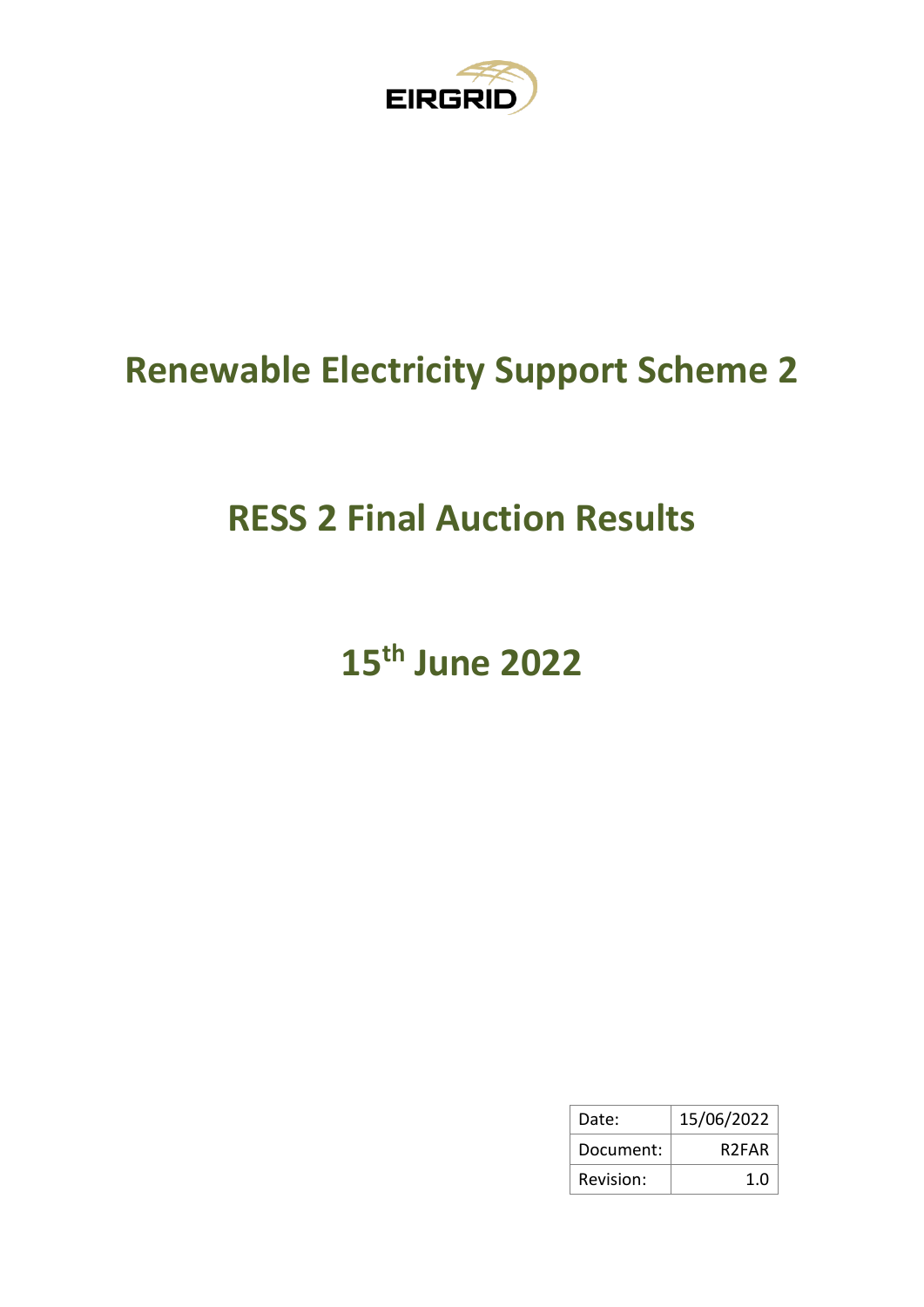

#### Contents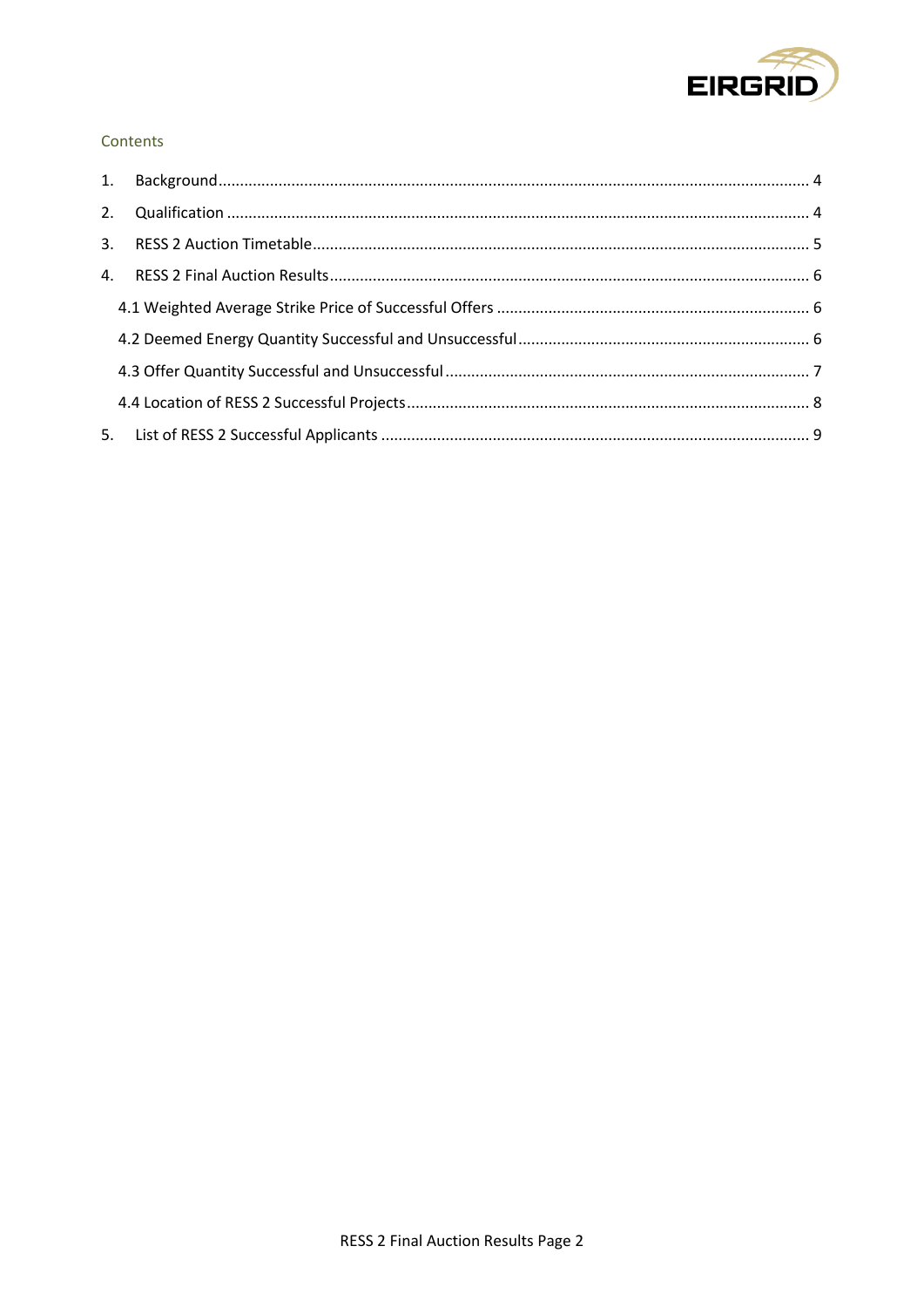

#### **Disclaimer**

EirGrid plc (EirGrid) in its capacity as Transmission System Operator is required by the RESS 2 Terms and Conditions to publish the RESS 2 Final Auction Results. This publication discharges that obligation.

Prior to taking business decisions, interested parties should not rely on the information set out in this document as a substitute for obtaining separate and independent advice in relation to the matters covered by this publication. Information in this document does not amount to a recommendation or advice in respect of any possible investment. The use of information contained within this document for any form of decision making is done so at the user's own risk. This document should be read in conjunction with the RESS 2 Terms and Conditions including any amendments to these rules.

Whilst every effort is made to provide information that is useful and care has been taken in the preparation of the information, EirGrid gives no warranties or representations, expressed or implied, of any kind, with respect to the contents of this document, including without limitation, its quality, accuracy and completeness.

EirGrid and their respective advisers, consultants and other contributors to this document (or their respective associated companies, businesses, partners, directors, officers or employees) hereby excludes to the fullest extent permitted by law, all and any liability for any errors, omissions, defects or misrepresentations in the information contained in this document, or for any loss or damage suffered by persons who use or rely on such information (including by reason of negligence, negligent misstatement or otherwise).

#### **Copyright Notice**

Copyright 2022 EirGrid plc. All Rights Reserved. The entire publication is subject to the laws of copyright. No part of this publication may be reproduced or transmitted in any form or by any means, electronic or manual, including photocopying without the prior written permission of EirGrid plc.

The Oval, 160 Shelbourne Road, Ballsbridge, Dublin 4, D04 FW28 Ireland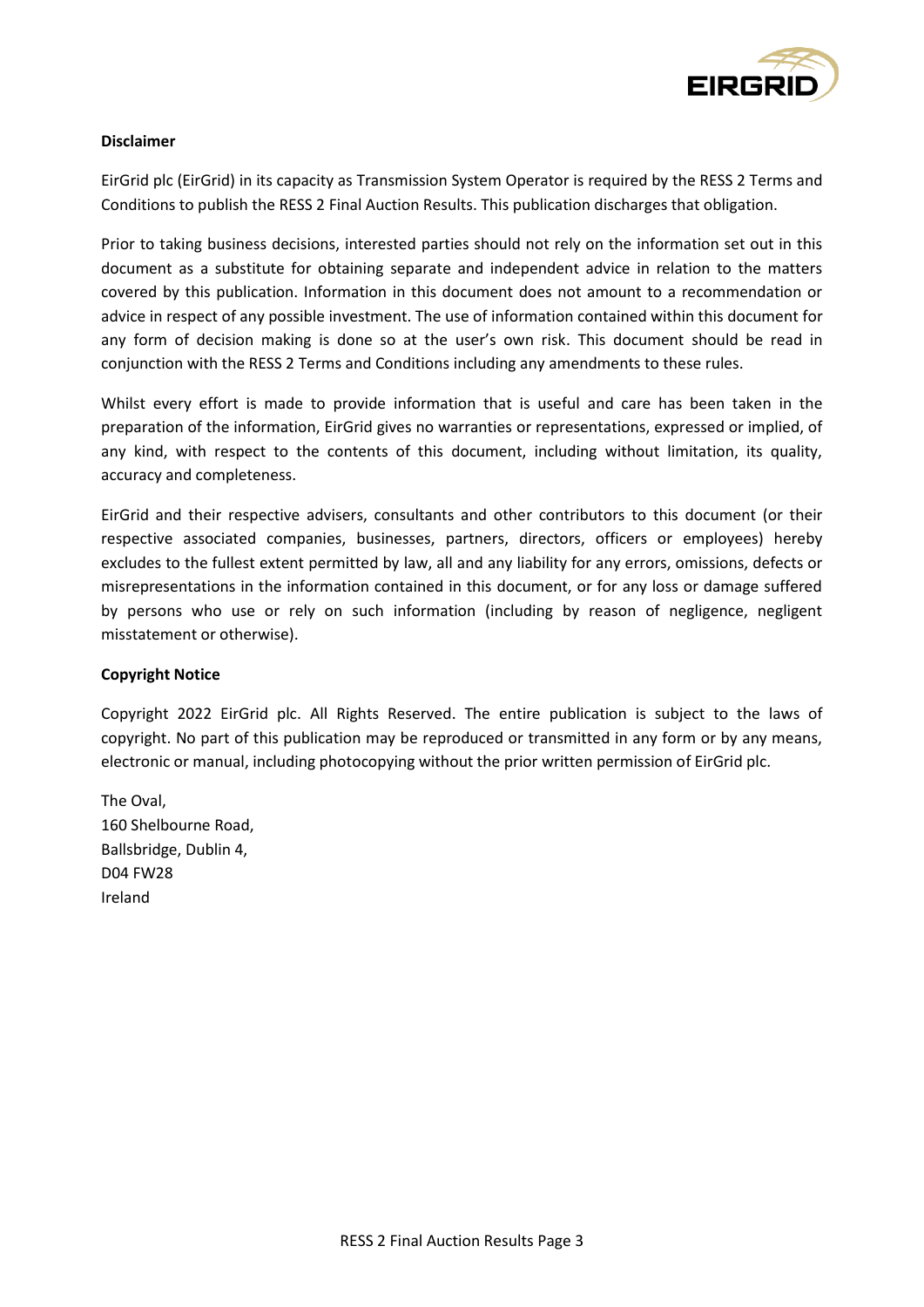

### <span id="page-3-0"></span>**1. Background**

RESS 2 is the second competition under the Renewable Electricity Support Scheme by the Government of Ireland. It is a pivotal component of the Programme for Government and the [Climate Action Plan](https://www.gov.ie/en/publication/6223e-climate-action-plan-2021/)  [2021](https://www.gov.ie/en/publication/6223e-climate-action-plan-2021/) and is a major step in achieving Ireland's target of at least 80% renewable electricity by 2030. RESS 2 used a competitive auction process to determine which generators receive support. For projects that are successful in the RESS 2 Auction, this support typically applies for approximately 15 years.

Action Number 106 of the Climate Action Plan 2021 calls on the need to ensure communities benefit from renewable energy projects in RESS through benefit funds and ownership. RESS 2 includes a strong pipeline of community projects, with 10 communities being supported to produce their own power and share in the ownership of Ireland's energy revolution.

The projects successful in the RESS 2 Auction will also help to meet Ireland's contribution towards an EU-wide 2030 renewable energy target and to Ireland's own target of a 51% reduction in its greenhouse gas (GHG) emissions by 2030 and related carbon budgets.

In accordance with the RESS 2 Terms and Conditions and the RESS 2 Auction Timetable set out in Table 1, on the 09/05/22, EirGrid, the TSO, successfully ran the RESS 2 Auction. The Provisional Auction Results were issued to Successful Applicants and published on 20/05/22. These results were submitted to the Minister for approval in accordance with 9.4.2 (e) on 10/05/22 and the Minister has considered these results with the Auction Monitor Report (in accordance with the Information Paper), any Notices of Dissatisfaction submitted by Qualified Applicants in accordance with 9.4.2 (f) and his express rights under Section 10.

On 15/06/22, the System Operators issued the approved Final Auction Results to Qualified Applicants. The aim of this document is to publish the approved Final Auction Results in respect of the RESS 2 Auction, as set out in Section 9.5 of the RESS 2 Terms and [Conditions.](https://www.gov.ie/en/publication/7f0bb-renewable-electricity-support-scheme-2-ress-2/?msclkid=bedb6155d04211eca0dba8a1a927b49e)

#### <span id="page-3-1"></span>**2. Qualification**

A total of 153 projects applied to participate in the RESS 2 qualification process. The Final Qualification Results, as approved by the Minister for the Environment, Climate and Communications, qualified 130 projects (including 15 Community Projects) to participate in the RESS 2 Auction. Three projects did not qualify and 20 projects formally withdrew from the process.

The RESS 2 Auction submission window for Offer Prices opened on 29/04/22 at 10:00 and closed on 09/05/22 at 12:00. Of the 130 projects that qualified to participate in the RESS 2 Auction as approved by the Minister, all 130 projects submitted an Offer Price for their project via the RESS Auction Platform before the deadline of 12:00 on 09/05/22.

EirGrid ran the auction on the afternoon of 09/05/22. Of the 130 projects who submitted an Offer Price in respect of the RESS 2 Auction, 80 projects have been successful in the auction and 50 projects have been unsuccessful in the auction.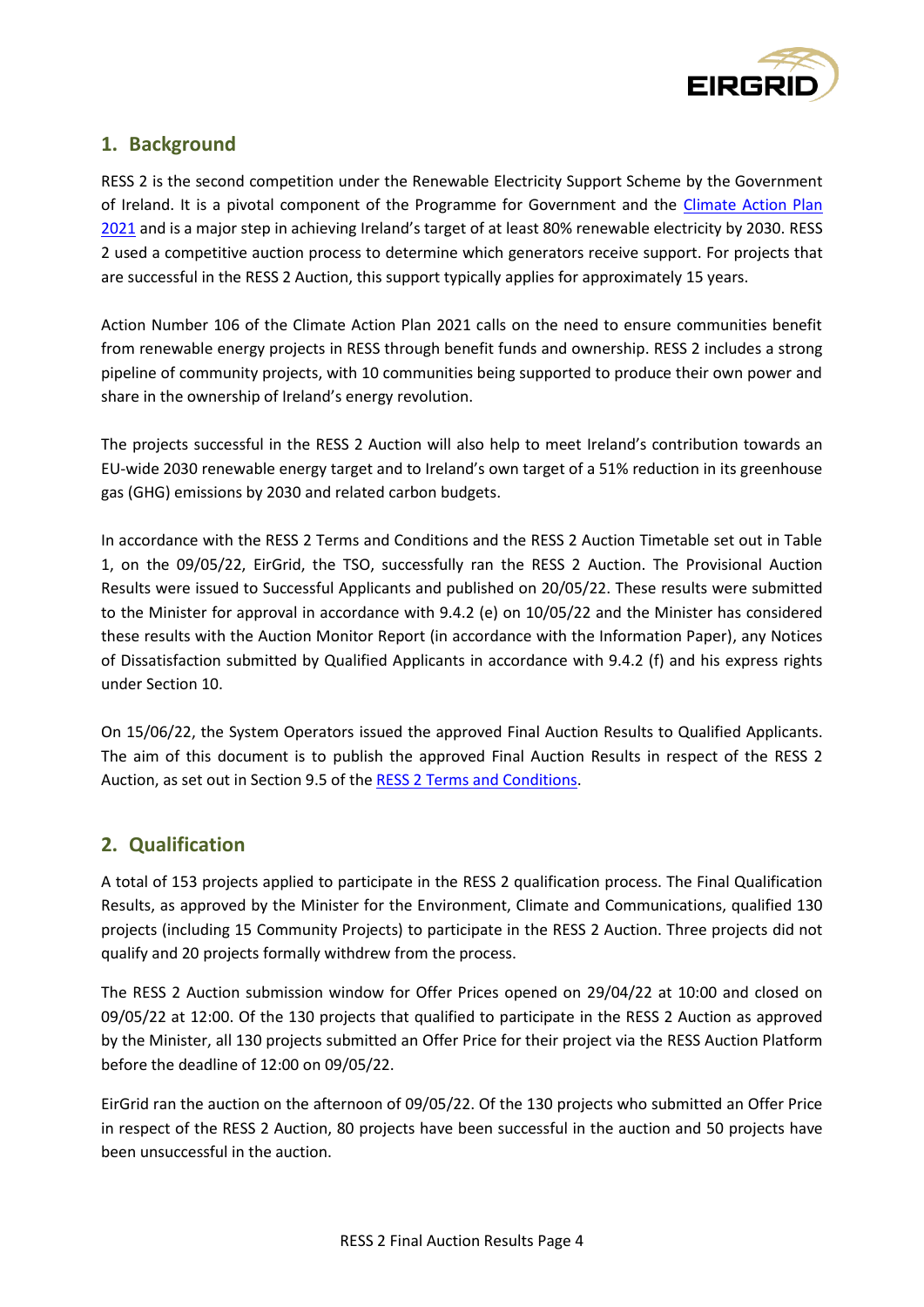

### <span id="page-4-0"></span>**3. RESS 2 Auction Timetable**

Table 1 sets out dates for the main milestones of the RESS 2 Auction in accordance with the RESS 2 Terms and Conditions. The publication of this report represents the completion of the Final Auction Results milestone.

| Process <sup>1</sup> | Event                                                  | Date & Time                | <b>Status</b> |
|----------------------|--------------------------------------------------------|----------------------------|---------------|
| Info                 | <b>Publish RESS 2 Auction Timetable</b>                | Fri 29 October 2021 17:00  | Complete      |
| <b>Info</b>          | <b>Qualification Information Pack Publication Date</b> | Tue 23 November 2021 10:00 | Complete      |
| Qualification        | <b>Qualification Application Opening Date</b>          | Tue 7 December 2021 10:00  | Complete      |
| Qualification        | <b>Qualification Application Closing Date</b>          | Thu 13 January 2022 17:00  | Complete      |
| Qualification        | <b>Bid Bond Posting Date</b>                           | Thu 13 January 2022 17:00  | Complete      |
| Qualification        | <b>Final Qualification Decision date</b>               | Fri 4 March 2022 17:00     | Complete      |
| Qualification        | Application for Review Closing Date                    | Tue 8 March 2022 17:00     | Complete      |
| Qualification        | <b>Final Withdrawal Date</b>                           | Tue 22 March 2022 17:00    | Complete      |
| Qualification        | Application for Review Decision Date                   | Tue 22 March 2022 17:00    | Complete      |
| Qualification        | <b>Qualification Decisions Submission Date</b>         | Tue 29 March 2022 17:00    | Complete      |
| <b>Qualification</b> | Notice of Dissatisfaction by Participants Date         | Tue 29 March 2022 17:00    | Complete      |
| Qualification        | <b>Final Qualification Decisions Date</b>              | Thu 14 April 2022 17:00    | Complete      |
| <b>Auction</b>       | <b>Auction Information Pack Publication Date</b>       | Mon 25 April 2022 17:00    | Complete      |
| <b>Auction</b>       | <b>Auction Submission Opening Date</b>                 | Fri 29 April 2022 10:00    | Complete      |
| <b>Auction</b>       | <b>Auction Submission Deadline Date</b>                | Mon 9 May 2022 12:00       | Complete      |
| <b>Auction</b>       | <b>Auction Completion Date</b>                         | Tue 10 May 2022 17:00      | Complete      |
| <b>Auction</b>       | <b>Provisional Auction Results Date</b>                | Fri 20 May 2022 17:00      | Complete      |
| <b>Auction</b>       | Notice of Dissatisfaction by Participants Date         | Tue 24 May 2022 17:00      | Complete      |
| <b>Post Auction</b>  | <b>Final Auction Results Date</b>                      | Wed 15 June 2022 17:00     | Complete      |
| <b>Post Auction</b>  | Notice of Award Date                                   | Wed 22 June 2022 17:00     |               |

**Table 1** RESS 2 Auction Timetable

<sup>1</sup> Details of Processes are included in the Qualification and Auction Information Packs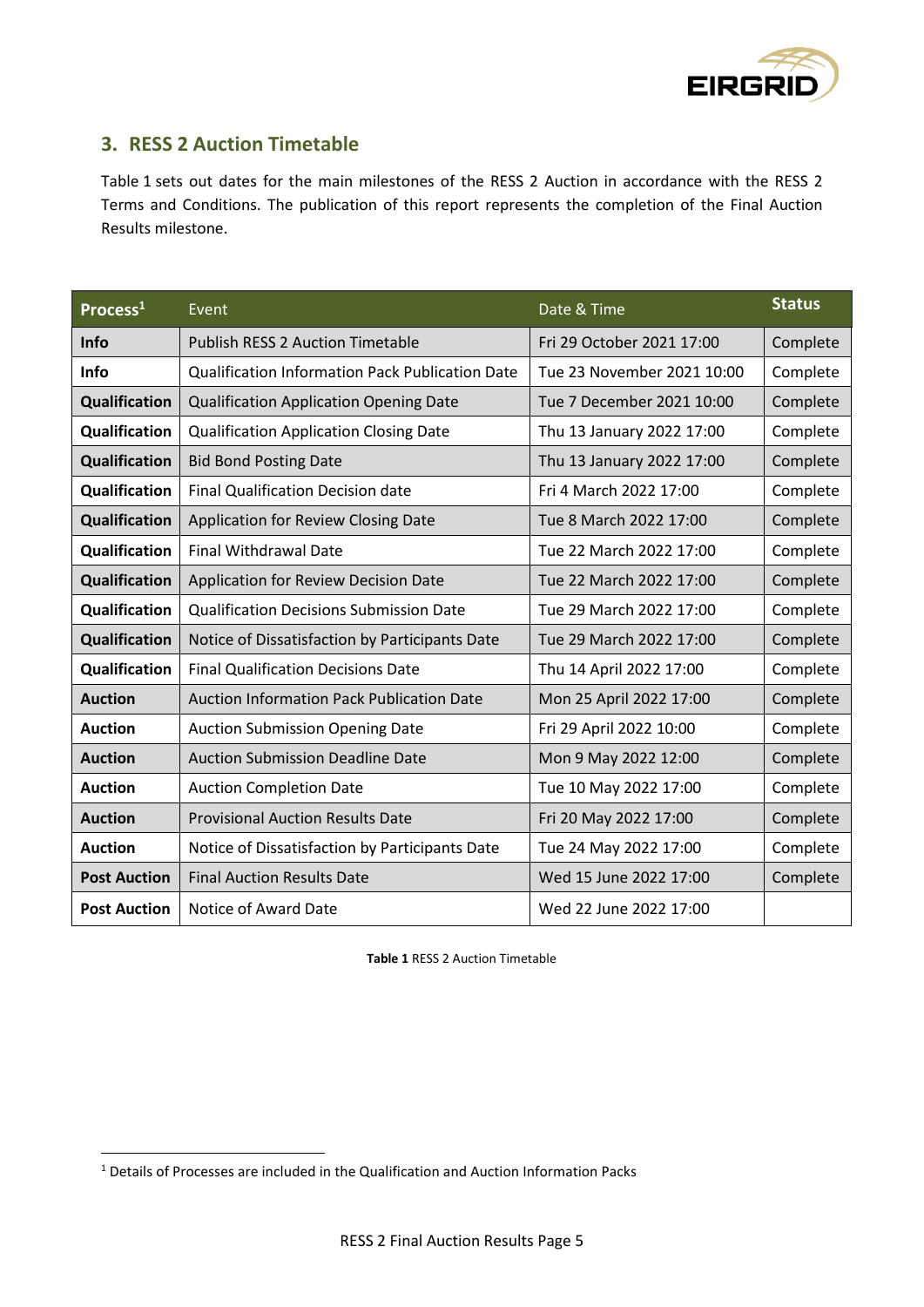

### <span id="page-5-0"></span>**4. RESS 2 Final Auction Results**

#### <span id="page-5-1"></span>**4.1 Weighted Average Strike Price of Successful Offer[s](#page-5-3)**

[Table](#page-5-3) 2 contains the Deemed Energy Quantity (DEQ) GWh-weighted average Strike Price<sup>2</sup> of the Successful Applicants for each Preference Category.

|                      | <b>Community</b> | <b>All Projects</b> |
|----------------------|------------------|---------------------|
| <b>Average Price</b> | €116.41/MWh      | €97.87/MWh          |

**Table 2** DEQ GWh Weighted Average Offer Price of Successful Offers

#### <span id="page-5-3"></span><span id="page-5-2"></span>**4.2 Deemed Energy Quantity Successful and Unsuccessful**

A total Deemed Energy Quantity of 2,747.89 GWh was successful and a total Deemed Energy Quantity of 1,024.482 GWh was not successful. [Figure 1](#page-5-4) shows the Total Deemed Energy Quantity (GWh) Successful and Unsuccessful by Eligible Technology.



**Figure 1** Deemed Energy Quantity Successful and Unsuccessful by Eligible Technology

<span id="page-5-4"></span><sup>&</sup>lt;sup>2</sup> The GWh-weighted average price for a preference category is based on all the successful quantites in that preference category.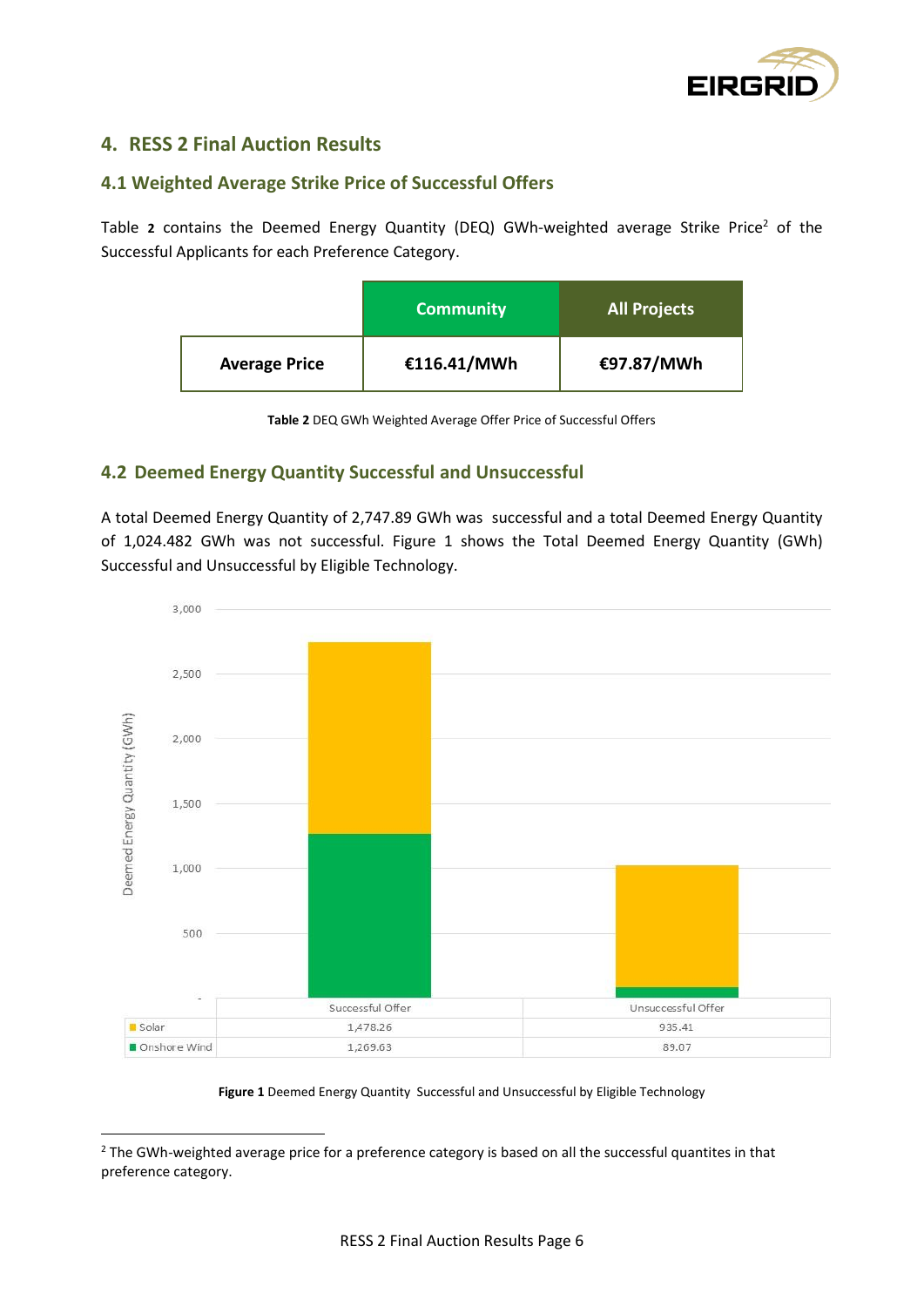

#### <span id="page-6-0"></span>**4.3 Offer Quantity Successful and Unsuccessful**

In Offer Quantity (MW) terms, this represents a total of 1,948.201 MW that was successful and a total of 999.80 MW that was not successful. [Figure 2](#page-6-1) shows the total Offer Quantity Successful and Unsuccessful by Eligible Technology.



<span id="page-6-1"></span>**Figure 2** Offer Quantity Successful and Unsuccessful by Eligible Technology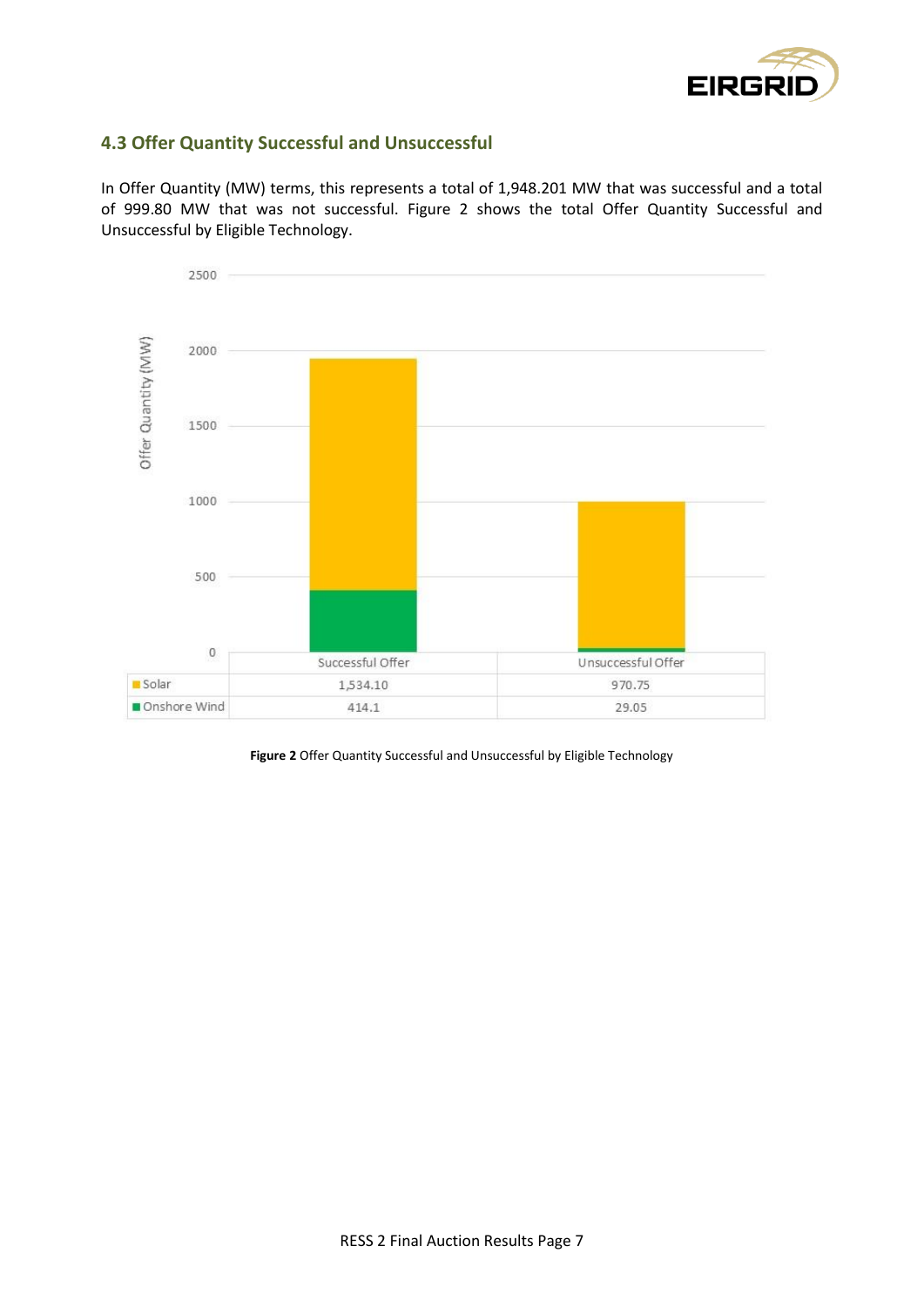

#### <span id="page-7-0"></span>**4.4 Location of RESS 2 Successful Projects**



Figure 3 shows the location of each Successful Project by Eligible Technology.

**Figure 3** Location of RESS 2 Successful Projects by Eligible Technology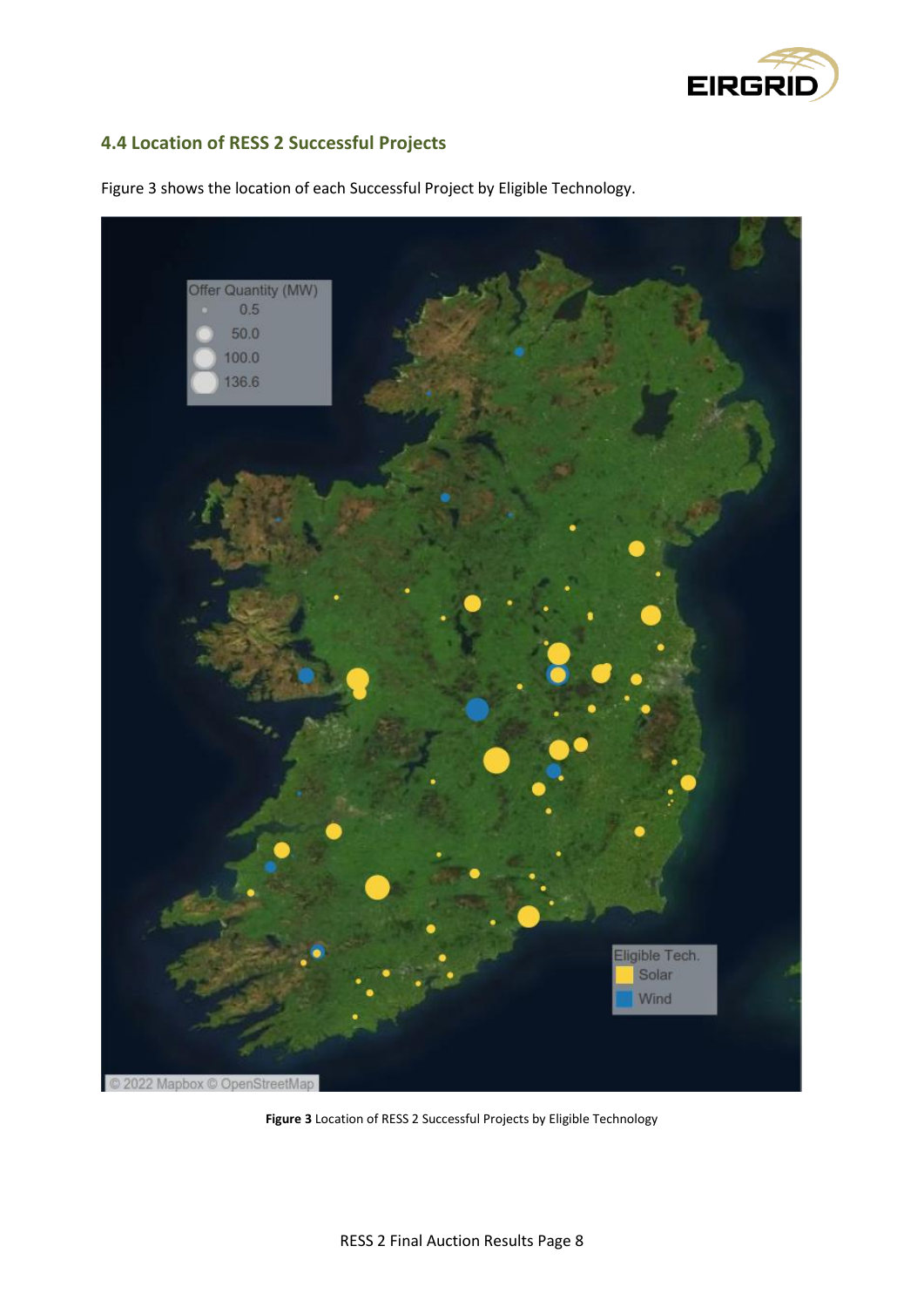

## **5. List of RESS 2 Successful Applicants**

Details of the Successful Applicants are listed in Table 3 below.

<span id="page-8-0"></span>

| <b>Application</b> |                                    |                                | <b>Offer Quantity</b> |                            |
|--------------------|------------------------------------|--------------------------------|-----------------------|----------------------------|
| <b>Reference</b>   | <b>Successful Applicant</b>        | <b>Successful Project</b>      | (MW)                  | <b>Eligible Technology</b> |
| <b>RESS 2-0003</b> | Amarenco Solar Beal Na Mblath Ltd. | Currabeha                      | 4.95                  | Solar                      |
| <b>RESS 2-0005</b> | Amarenco Solar Clonakilty LTD.     | <b>Beanhill South</b>          | 4.95                  | Solar                      |
| <b>RESS 2-0010</b> | Amarenco Solar Kilcannon Ltd.      | Kilcannon                      | 4.95                  | Solar                      |
| <b>RESS 2-0023</b> | Blue Pine Solar 03 Ltd             | Cooltubbrid West Solar Farm    | 4                     | Solar                      |
| <b>RESS 2-0024</b> | Blue Pine Solar 06 LTD.            | Keatingstown Solar Farm        | 6                     | Solar                      |
| <b>RESS 2-0031</b> | <b>BNRG Kerdiffstown Limited</b>   | Kerdiffstown PV                | 4                     | Solar                      |
| <b>RESS 2-0032</b> | <b>BNRG Dunmurry Limited</b>       | Dunmurry Springs Solar         | 12                    | Solar                      |
| <b>RESS 2-0041</b> | Castlecomer Solar DAC              | Loan PV                        | 4.99                  | Solar                      |
| <b>RESS 2-0042</b> | Cearth LTD.                        | Dooleeg More Wind Farm         | 1.3                   | Onshore Wind               |
| <b>RESS 2-0045</b> | Carhoo Wind Ltd                    | Carhoo Wind                    | 0.5                   | Onshore Wind               |
| <b>RESS 2-0046</b> | ESB Solar (Ireland) LTD.           | <b>Ballyenaghty Solar Park</b> | 9.9                   | Solar                      |
| <b>RESS 2-0050</b> | Kilnaglory Solar Farm Limited      | Kilnaglory Solar Farm          | 9.5                   | Solar                      |
| <b>RESS 2-0053</b> | Cluide Energy LTD.                 | Cluide Solar                   | 4                     | Solar                      |
| <b>RESS 2-0073</b> | Dysart Solar DAC                   | <b>Dysart Solar Farm</b>       | 17.5                  | Solar                      |
| <b>RESS 2-0075</b> | <b>EEPV4 Limited</b>               | Parksgrove                     | 35                    | Solar                      |
| <b>RESS 2-0076</b> | <b>EEPV5 Limited</b>               | Taghadoe Solar Farm            | 25                    | Solar                      |
| <b>RESS 2-0078</b> | <b>EEPV3 Limited</b>               | Liss Solar Farm                | 4                     | Solar                      |
| <b>RESS 2-0080</b> | Blue Pine Solar 01 Limited         | Shanderry Solar Farm           | 4                     | Solar                      |
| <b>RESS 2-0082</b> | EEPV10 Limited                     | Muinagh Solar                  | 5.8                   | Solar                      |
| <b>RESS 2-0083</b> | <b>EEPV2 Limited</b>               | Lisnageeragh Solar Farm        | 4                     | Solar                      |
| <b>RESS 2-0088</b> | <b>Blue Pine Solar 08 Limited</b>  | <b>Bodenstown Solar Farm</b>   | 4                     | Solar                      |
| <b>RESS 2-0101</b> | Creevy Solar Farm DAC              | Creevy Solar Farm              | 4                     | Solar                      |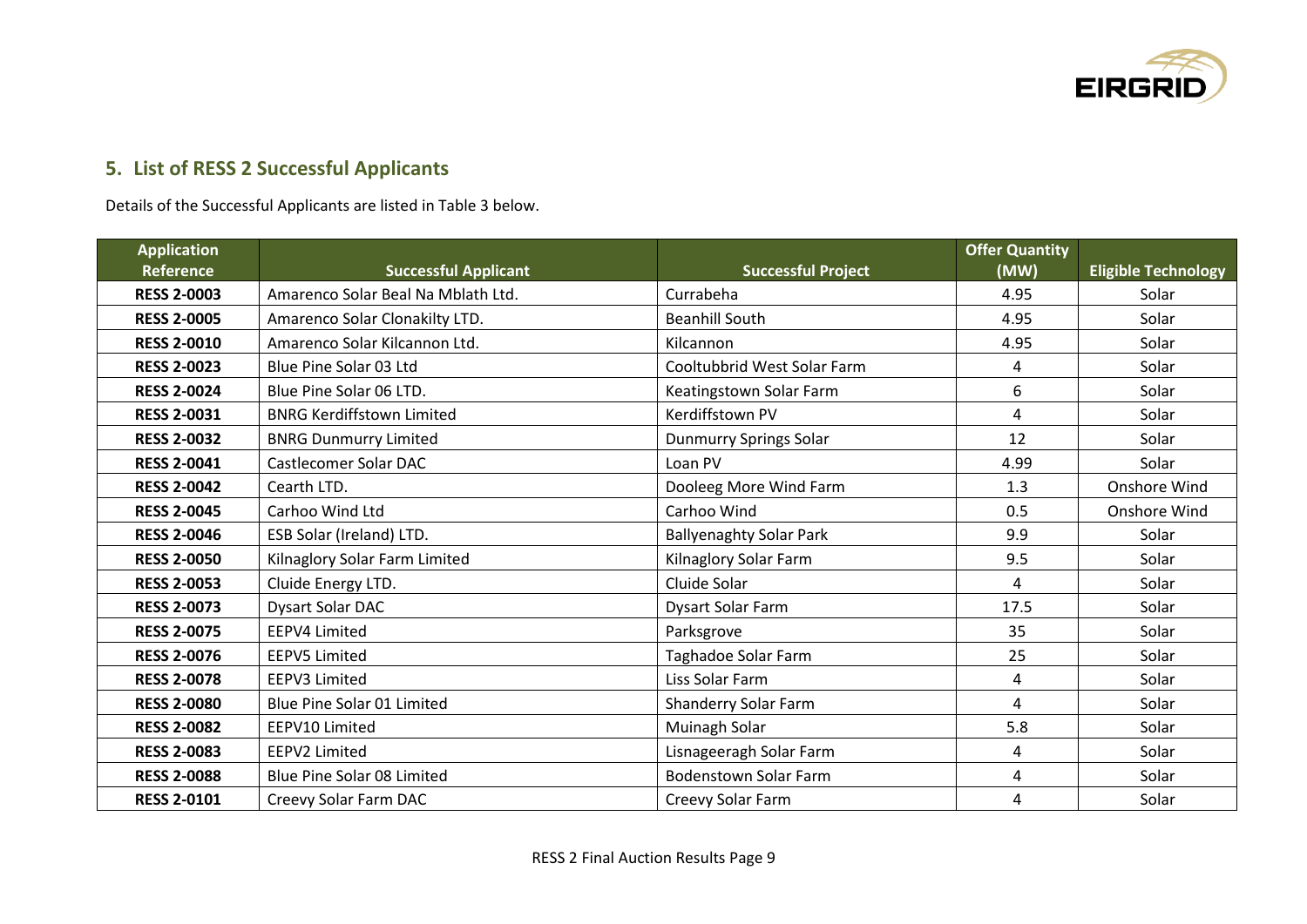

| <b>Application</b> |                                             |                                      | <b>Offer Quantity</b> |                            |
|--------------------|---------------------------------------------|--------------------------------------|-----------------------|----------------------------|
| Reference          | <b>Successful Applicant</b>                 | <b>Successful Project</b>            | (MW)                  | <b>Eligible Technology</b> |
| <b>RESS 2-0104</b> | Green Wind Energy (Wexford) LTD.            | <b>Yellow River Wind Farm</b>        | 104.4                 | Onshore Wind               |
| <b>RESS 2-0109</b> | Harmony Solar Longford LTD.                 | <b>Middleton Solar</b>               | 56.6                  | Solar                      |
| <b>RESS 2-0111</b> | Joriclo Limited                             | <b>Gaskinstown Solar Farm</b>        | 80                    | Solar                      |
| <b>RESS 2-0112</b> | <b>Clonswees Limited</b>                    | North Arklow Solar & Battery         | 47.11                 | Solar                      |
| <b>RESS 2-0114</b> | <b>Clashganny Community Solar Ltd</b>       | Clashganny South Solar Farm          | 4.99                  | Solar                      |
| <b>RESS 2-0115</b> | Amberhill Community Solar Ltd               | Amberhill Solar Farm                 | 3.5                   | Solar                      |
| <b>RESS 2-0130</b> | <b>Glenoge Community Solar Ltd</b>          | <b>Glenoge Community Solar Farm</b>  | 4.99                  | Solar                      |
| <b>RESS 2-0131</b> | Coolnagloose Community Solar Ltd            | Coolnagloose Community Solar Farm    | $\mathbf{1}$          | Solar                      |
| <b>RESS 2-0132</b> | <b>Barnland Community Solar Ltd</b>         | <b>Barnland Community Solar Farm</b> | 0.65                  | Solar                      |
| <b>RESS 2-0142</b> | <b>East Laois Solar Farm Limited</b>        | Loughteague Solar                    | 80                    | Solar                      |
| <b>RESS 2-0147</b> | <b>Mainscourt Solar DAC</b>                 | <b>Mainscourt Solar Farm</b>         | 39.99                 | Solar                      |
| <b>RESS 2-0154</b> | Mid Clare Renewable Energy DAC              | Gortaheera CM2 Wind Farm             | 3                     | Onshore Wind               |
| <b>RESS 2-0156</b> | Natkhas LTD.                                | Rathnaskilloge Solar                 | 95                    | Solar                      |
| <b>RESS 2-0159</b> | <b>Tullyhaw Wind Limtied</b>                | <b>Tullyhaw Wind</b>                 | 3.35                  | Onshore Wind               |
| <b>RESS 2-0167</b> | Pinewood Wind LTD                           | Pinewoods Wind Farm                  | 44                    | Onshore Wind               |
| <b>RESS 2-0180</b> | <b>Rhothirees Ltd</b>                       | Clonin North Solar Farm              | 47                    | Solar                      |
| <b>RESS 2-0182</b> | Shantallow Solar Farm LTD.                  | <b>Shantallow Solar</b>              | 35                    | Solar                      |
| <b>RESS 2-0188</b> | Solar Sense SPV 3 Limited                   | Thomastown Road Solar                | $\overline{4}$        | Solar                      |
| <b>RESS 2-0189</b> | Solar Sense SPV 1 Limited                   | Carrick Solar                        | 5.8                   | Solar                      |
| <b>RESS 2-0190</b> | Solar Sense SPV 2 Limited                   | Farranlahassery Solar                | $\overline{4}$        | Solar                      |
| <b>RESS 2-0191</b> | Solas Eireann 7 Limited                     | Ballinknockane Solar Farm            | 50                    | Solar                      |
| <b>RESS 2-0212</b> | The Dell Solar DAC                          | The Dell Solar Farm                  | 20                    | Solar                      |
| <b>RESS 2-0214</b> | Tullamore Solar Farm LTD.                   | Drombeg Solar Park                   | 50                    | Solar                      |
| <b>RESS 2-0216</b> | Western Power Developments Ltd              | Knockranny Wind Farm                 | 47.3                  | Onshore Wind               |
| <b>RESS 2-0226</b> | Cearth LTD.                                 | Dooleeg More Wind Farm Extension     | 1.2                   | Onshore Wind               |
| <b>RESS 2-0228</b> | Claremorris & Western District Energy Co-op | Claremorris 2 Solar Farm             | 4.211                 | Solar                      |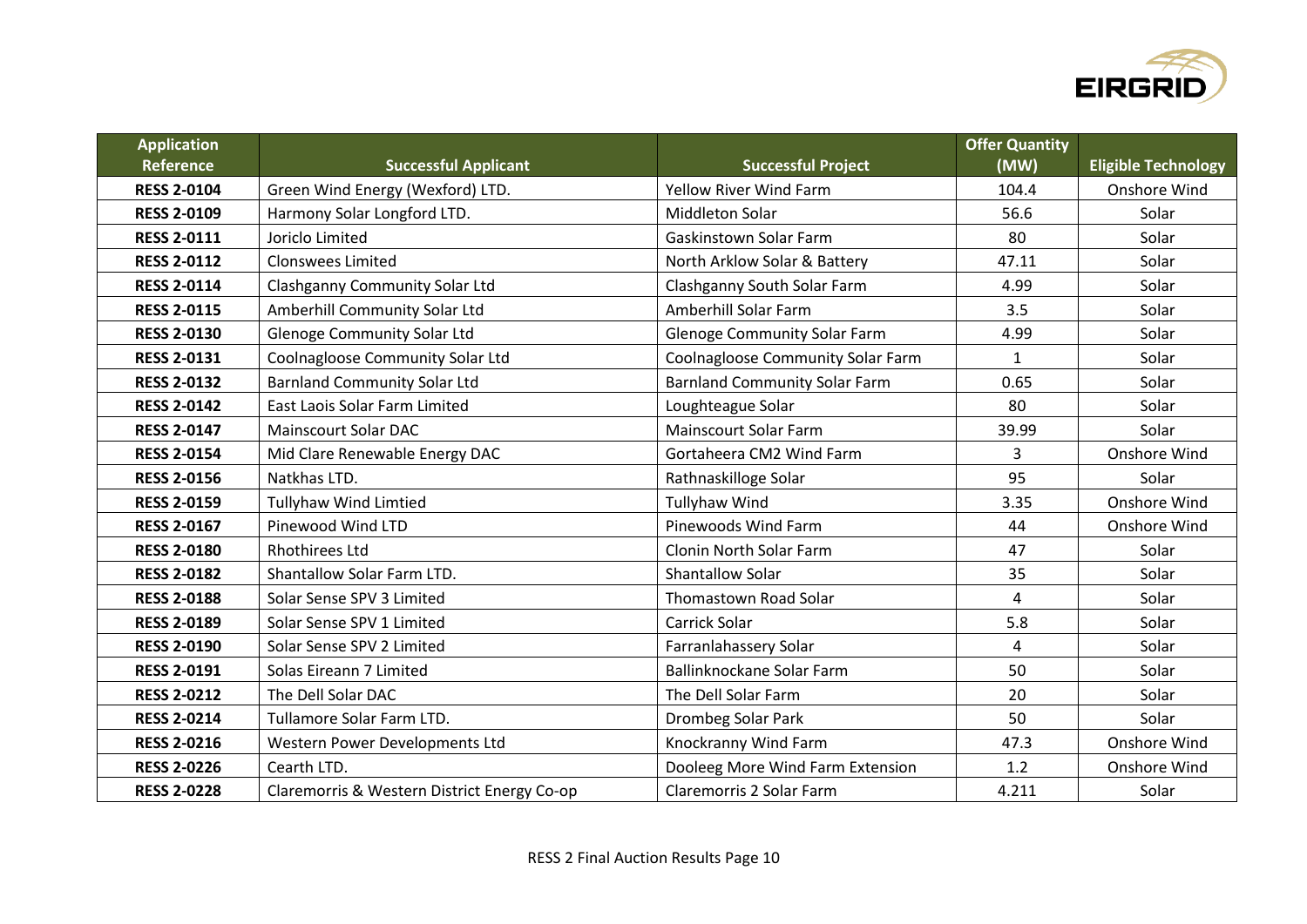

| <b>Application</b> |                                             |                                       | <b>Offer Quantity</b> |                            |
|--------------------|---------------------------------------------|---------------------------------------|-----------------------|----------------------------|
| <b>Reference</b>   | <b>Successful Applicant</b>                 | <b>Successful Project</b>             | (MW)                  | <b>Eligible Technology</b> |
| <b>RESS 2-0231</b> | Clogheravaddy Wind Farm LTD.                | Clogheravaddy Wind Farm               | 3.6                   | Onshore Wind               |
| <b>RESS 2-0233</b> | <b>Clonfad Solar LTD.</b>                   | <b>Clonfad Solar</b>                  | 100                   | Solar                      |
| <b>RESS 2-0234</b> | Ballyspillane West Solar Farm Ltd           | Ballyspillane West Solar Farm         | 9.5                   | Solar                      |
| <b>RESS 2-0236</b> | Hazelboro Ltd t/a Strategic Power Monvallet | Monvallet Hybrid Solar & Battery Farm | 50                    | Solar                      |
| <b>RESS 2-0241</b> | Derrinlough Wind Farm DAC                   | Derrinlough Wind Farm                 | 105                   | Onshore Wind               |
| <b>RESS 2-0245</b> | <b>BNRG Ballyduff Limited</b>               | <b>Ballyduff PV</b>                   | $\overline{7}$        | Solar                      |
| <b>RESS 2-0246</b> | <b>BNRG Finnis Limited</b>                  | <b>Finnis PV</b>                      | 9.4                   | Solar                      |
| <b>RESS 2-0247</b> | Solas Eireann 2 Limited                     | Threecastles                          | 15                    | Solar                      |
| <b>RESS 2-0249</b> | Tullynamoyle Wind Farm 5 Limited            | Tullynamoyle Wind Farm 5              | 16.35                 | Onshore Wind               |
| <b>RESS 2-0251</b> | Amarenco Solar Rathcormac Ltd               | <b>Farran South</b>                   | 15                    | Solar                      |
| <b>RESS 2-0252</b> | Amarenco Solar Carrigaline Ltd.             | Leacht Cross Phase 2                  | 5                     | Solar                      |
| <b>RESS 2-0254</b> | Monaraha Solar farm Ltd                     | Ballymacadam Solar PV Farm            | 19                    | Solar                      |
| <b>RESS 2-0266</b> | <b>EEPV6 Limited</b>                        | <b>Ballinalard Solar Farm</b>         | 4                     | Solar                      |
| <b>RESS 2-0267</b> | EEPV11 Limited                              | Rathleg Solar Farm                    | 4                     | Solar                      |
| <b>RESS 2-0268</b> | EEPV12 Limited                              | Marlinstown Solar farm                | 4                     | Solar                      |
| <b>RESS 2-0269</b> | EEPV15 Limited                              | Tullynally Estate Solar farm          | 4                     | Solar                      |
| <b>RESS 2-0270</b> | Blue Pine Solar 02 Limited                  | Kilkeelan 1 & 2 Solar Farm            | 5.35                  | Solar                      |
| <b>RESS 2-0277</b> | <b>Bullstown Solar Ltd</b>                  | <b>Bullstown Solar</b>                | 8.42                  | Solar                      |
| <b>RESS 2-0285</b> | <b>Sundew Solar DAC</b>                     | Timahoe North Solar Farm Phase 1      | 70                    | Solar                      |
| <b>RESS 2-0287</b> | Templederry Renewable Energy Supply LTD.    | Lisbrien Solar Farm                   | 4                     | Solar                      |
| <b>RESS 2-0288</b> | Soleire Renewables SPV Limited              | <b>Ballyroe Solar</b>                 | 120                   | Solar                      |
| <b>RESS 2-0289</b> | Soleire Renewables SPV Alpha 2 Limited      | Erkina Solar Park Extension           | 70                    | Solar                      |
| <b>RESS 2-0290</b> | Soleire Renewables SPV Alpha 2 Limited      | Erkina Solar Park                     | 66.56                 | Solar                      |
| <b>RESS 2-0296</b> | Lettergull Wind Farm Ltd                    | Lettergull Wind Farm                  | 16.8                  | Onshore Wind               |
| <b>RESS 2-0297</b> | <b>Midas Energy Limited</b>                 | <b>Coumaclovane Solar Extension</b>   | 7                     | Solar                      |
| <b>RESS 2-0298</b> | <b>Stacks Mountain Windfarm Limited</b>     | <b>Stacks Mountain Windfarm</b>       | 25.3                  | Onshore Wind               |